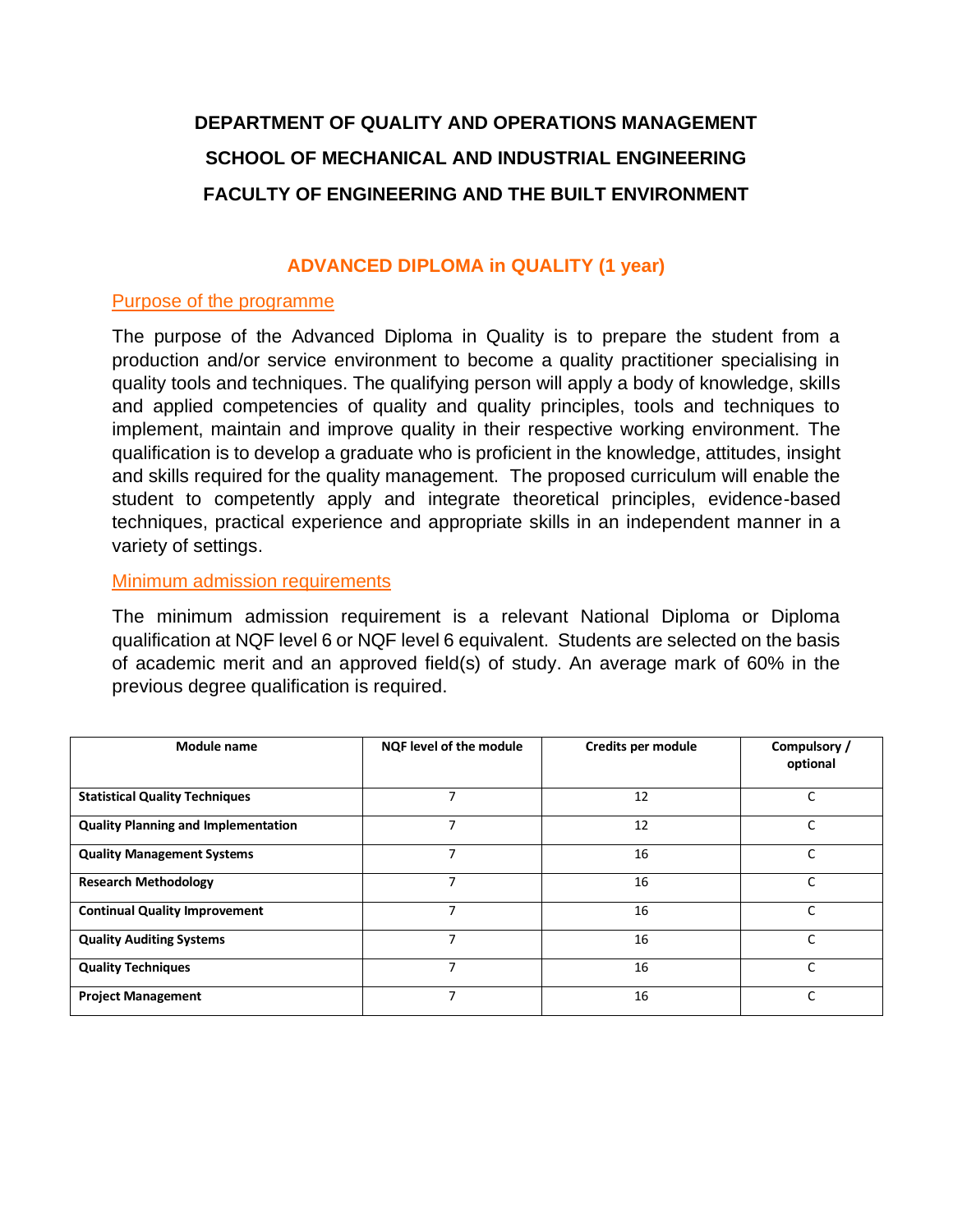# **ADVANCED DIPLOMA in OPERATIONS MANAGEMENT (1 year)**

# Purpose of the programme

The purpose of the Advanced Diploma in Operations Management is to develop the students' applied and cognitive competencies in acquisition, interpretation, understanding and applications of Operations Management principles so that students should be able to analyse and explain operations decisions. Additionally, the student should also be able to reflect on the theories and application of these operations management decisions in their respective workplace. The qualification is to develop a graduate competency in the knowledge, attitudes, insight and skills required for the quality management and related professions. The proposed curriculum will enable the graduate to competently apply and integrate theoretical principles, evidence-based techniques, practical experience and appropriate skills in an independent manner in a variety of settings.

#### Minimum admission requirements

The minimum admission requirement is a relevant National Diploma or Diploma qualification at NQF level 6 or NQF level 6 equivalent. Students are selected on the basis of academic merit and an approved field(s) of study. An average mark of 60% in the previous degree qualification is required. Although preference will be given to student with Operations Management and Management Services qualifications.

| Module name                                | NQF level of the<br>module | Credits per module | Compulsory / optional |
|--------------------------------------------|----------------------------|--------------------|-----------------------|
| <b>Operations Management 4A</b>            | 7                          | 16                 | C                     |
| <b>Operations Management Tech 4A</b>       | 7                          | 16                 | C                     |
| <b>Quality Planning and Implementation</b> | 7                          | 12                 | C                     |
| <b>Research Methodology</b>                | 7                          | 16                 | C                     |
| <b>Operations Management 4B</b>            | 7                          | 16                 | $\mathsf{C}$          |
| <b>Operations Management Tech 4B</b>       | 7                          | 16                 | C                     |
| <b>Financial Planning and Control</b>      | 7                          | 12                 | C                     |
| <b>Project Management</b>                  | 7                          | 16                 |                       |

# **ADVANCED DIPLOMA in MANAGEMENT SERVICES (1 year)**

#### Purpose of the programme

The purpose of the Advanced Diploma in Management Services is to introduce students to applied and cognitive competencies in the acquisition, interpretation, understanding and applications of best practices and work study techniques within organisation. The aim of the programme is to provide problem solving services to medium- or large- sized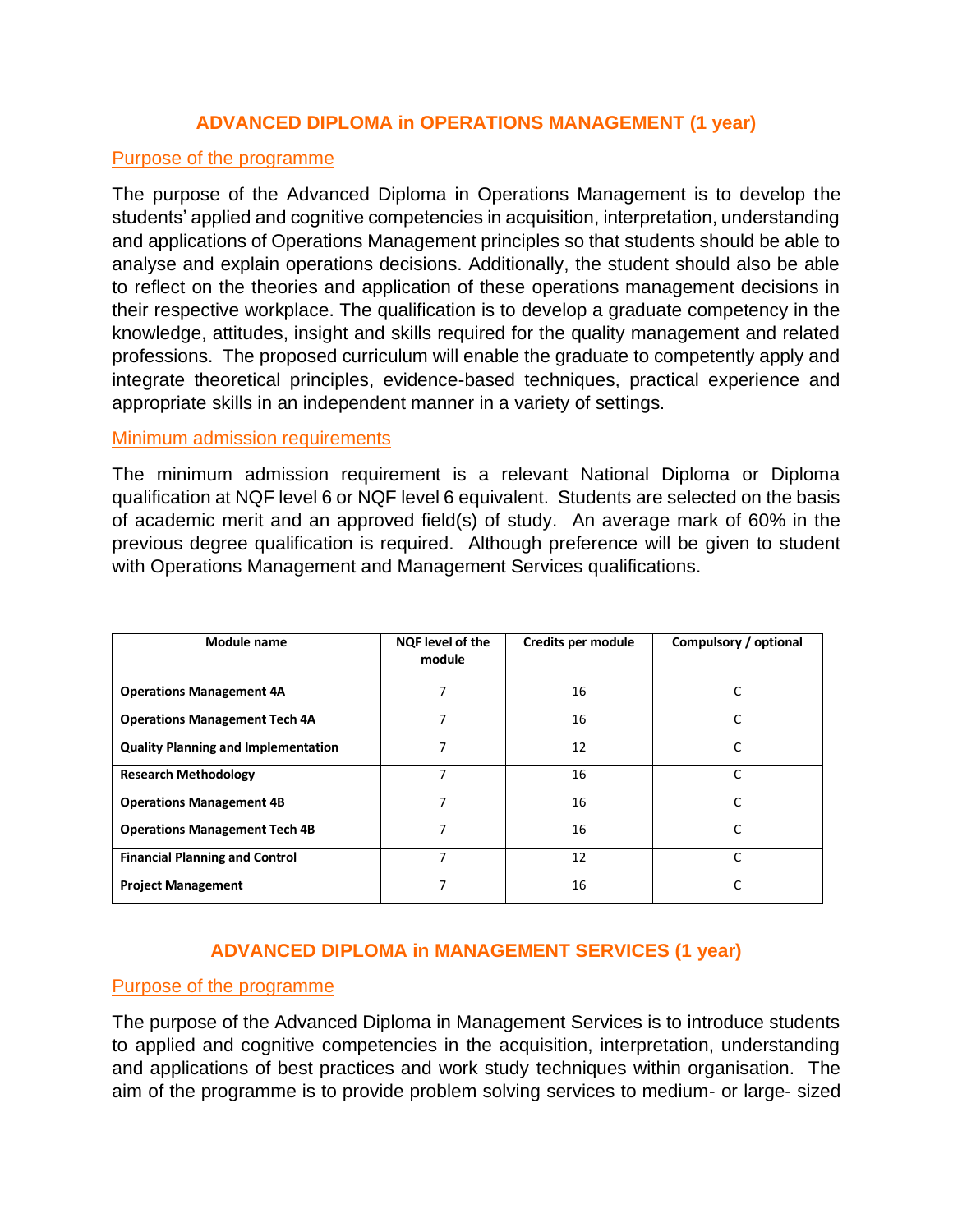organisations and definite management support role to all types of management. The programme Helps companies with structuring their internal environment to search out, evaluate and employ knowledge that improve the efficiency and effectiveness of the organisation.

# Minimum admission requirements

The minimum admission requirement is a relevant National Diploma or Diploma qualification at NQF level 6 or NQF level 6 equivalent. Students are selected on the basis of academic merit and an approved field(s) of study. An average mark of 60% in the previous degree qualification is required. Preferences will be given to students that have completed a Diploma in Management Services and Operations Management.

| Module name                                  | <b>NQF level of the module</b> | Credits per module | Compulsory /<br>optional |
|----------------------------------------------|--------------------------------|--------------------|--------------------------|
| <b>Organisational effectiveness 4A</b>       | 7                              | 16                 | C                        |
| <b>Quality Planning and Implementation 4</b> |                                | 12                 | C                        |
| <b>Research Methodology</b>                  | $\overline{ }$                 | 16                 | $\mathsf{C}$             |
| <b>Job Analysis</b>                          | $\overline{ }$                 | 16                 | C                        |
| <b>Strategic Management</b>                  | 7                              | 16                 | C                        |
| <b>Project Management</b>                    | $\overline{ }$                 | 16                 | C                        |
| <b>Organisational Effectiveness 4B</b>       | 7                              | 16                 | C                        |
| <b>Management Economics</b>                  | 7                              | 12                 | C                        |

# **Articulation**

Vertical articulation is also possible for students who have successfully completed a relevant Diploma thereby meeting the minimum entry requirements for admission into the Advanced Diploma in the respective field. Students can further their studies by enrolling for the Post Graduate Diploma in the respective field (NQF level 8) on completion of the Advanced Diploma.

**Contact** Faculty Administration Hashalia Alwar [halwar@uj.ac.za](mailto:halwar@uj.ac.za) 011 559 4263

Head of Department Dr Nita Sukdeo